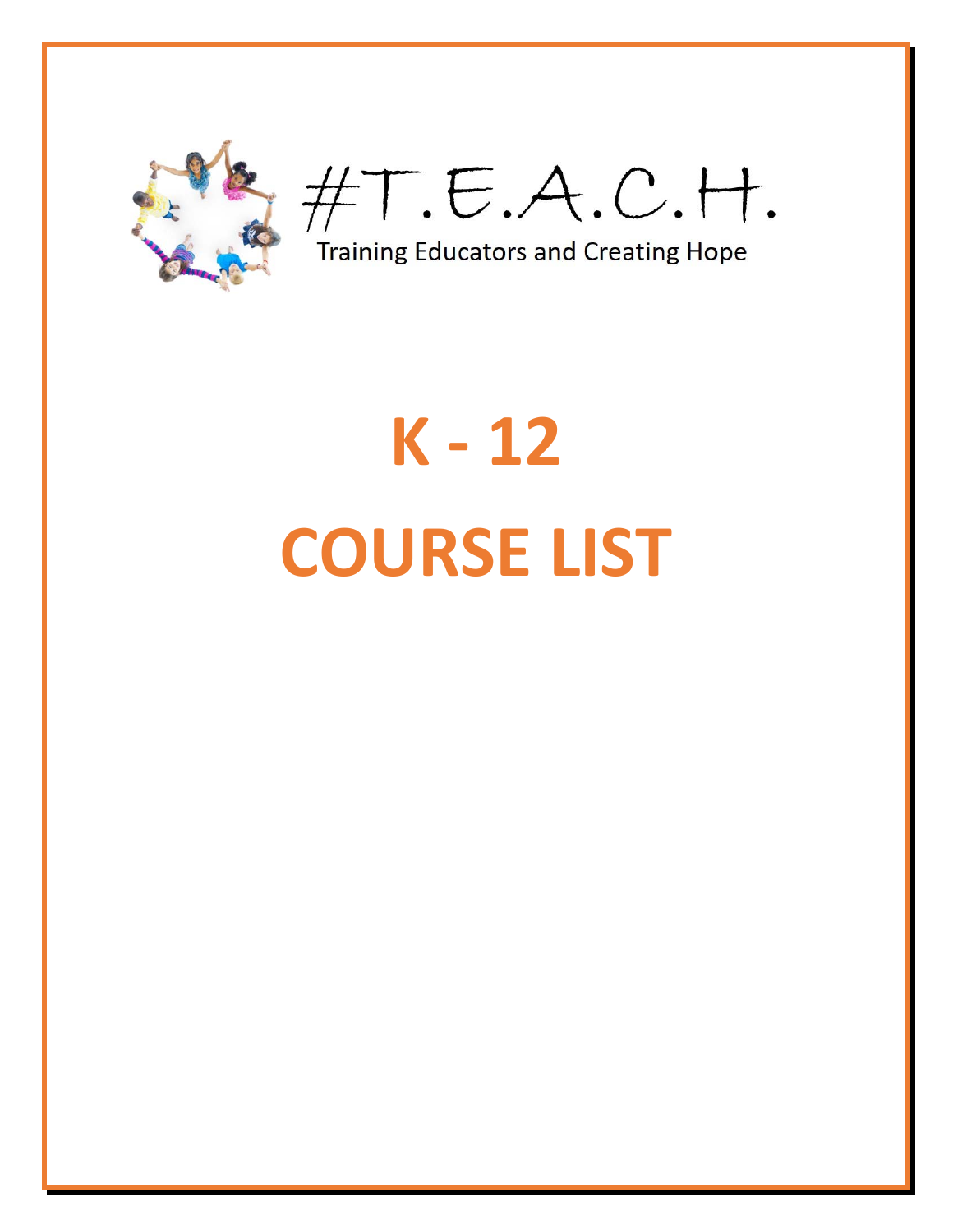| <b>Phase 1 - K12 Classroom Readiness</b>             | <b>Hours</b>                                                                 |
|------------------------------------------------------|------------------------------------------------------------------------------|
| K001: #T.E.A.C.H. Orientation                        | 7                                                                            |
| E100: Planning Essentials                            | 10                                                                           |
| E101: Ethics and Professional Behavior               | 8                                                                            |
| E102: Michigan Standards                             | 6                                                                            |
| E103: Developing a Classroom Climate                 | 8                                                                            |
| E104: Planning the Environment                       | 6                                                                            |
| E105: Essentials of Brain-based Learning             | 10                                                                           |
| E106: Early Childhood Development                    | 12                                                                           |
| E107: Middle Childhood Development                   | 10                                                                           |
| S107: The Adolescent Learner                         | 12                                                                           |
| E108: Principles of Diversity                        | 10                                                                           |
| E109: Effective Parent Relationships                 | 10                                                                           |
| E110: Community Partnerships in the School           | 8                                                                            |
| E111: Planning Effective Lessons                     | 10                                                                           |
| E112: Results-Focused Lesson Study                   | 12                                                                           |
| E113: Effective Questioning Strategies               | 10                                                                           |
| E114: Best Teaching Practices K-6                    | 20                                                                           |
| S114: Best Teaching Practices 7-12                   | 20                                                                           |
| E115: Reinforcing Effort and Providing Recognition   | 10                                                                           |
| E116: Homework and Practice                          | 6                                                                            |
| <b>End of Classroom</b><br><b>Readiness Sequence</b> | <b>SEMESTER OR HOURS</b><br>205 Hours<br>(Equivalent to 8.20 Semester Hours) |